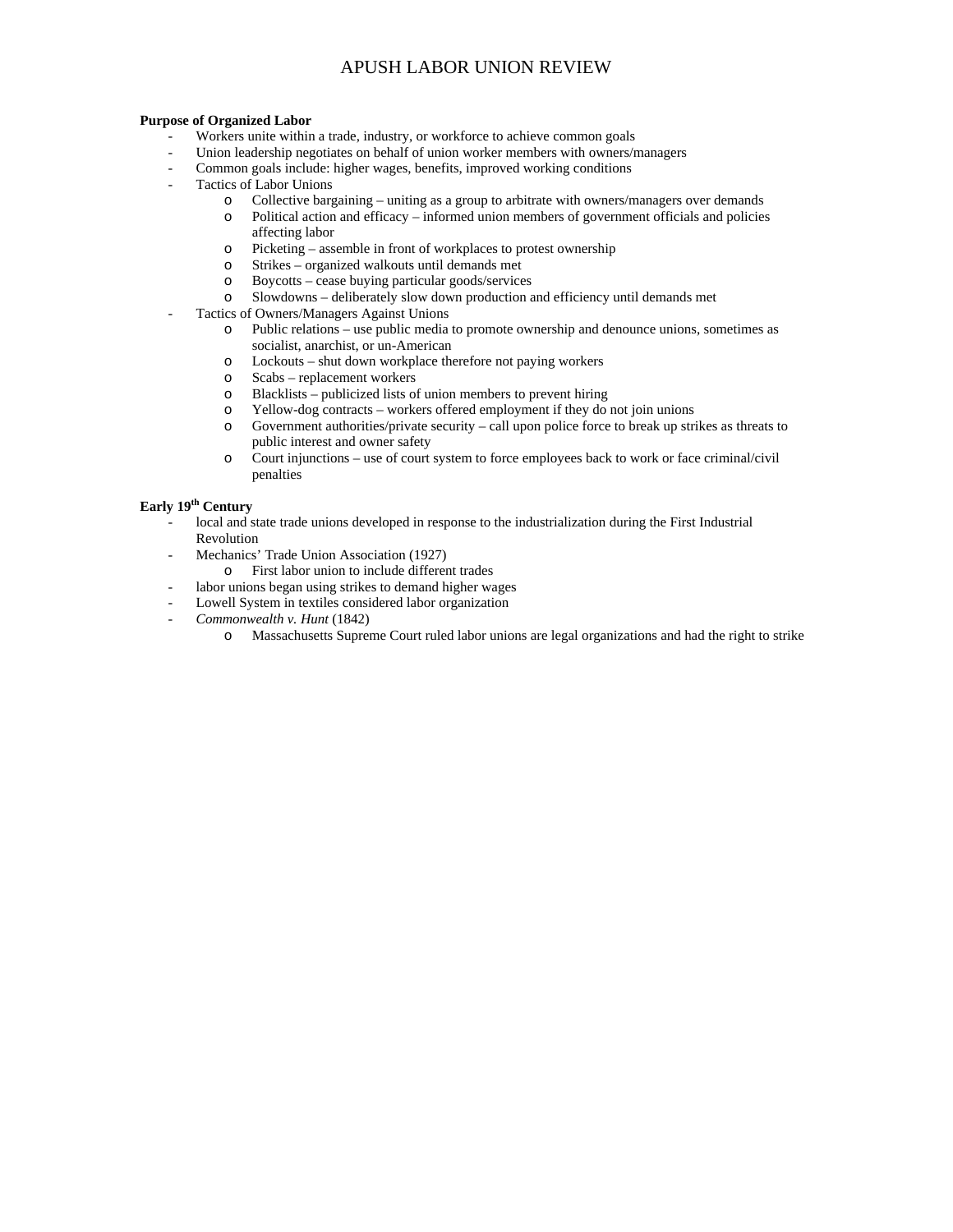#### **Gilded Age and Rise of National Labor Unions (1860s-1900)**

- Second Industrial Revolution resulted in economic expansion and developments of industries
- Owners thrived with monopolies, cheap labor, limited regulation leading to the robberbarons
- In response to cheap wages, poor working conditions, and unfair business practices, labor unions began organizing on a national level
- National Labor Union (NLU) (1866)
	- o One of the first major national labor organizations
	- o Favored arbitration over strikes
	- o Platform
		- 8-hour workday, higher wages, monetary reform, and cooperatives
		- Secured 8-hour workday for federal employees
	- o Offered membership to women, blacks, unskilled workers
- Great Railroad Strike of 1877
	- o Railroad companies cut wages in response to Panic of 1873
	- o Railroad workers strike against Baltimore and Ohio Railroads leading to strikes across the northeast
	- o Strikes become violent and deadly and federal troops are called in for the first time to police a labor dispute
	- o Leads to negative public reaction to unions
- Knights of Labor (1869)
	- o Founded in 1869 under leadership of Terence Powderly, but became "public" in 1881
	- o Platform
		- Higher wages, cooperatives, anti-trusts, child labor laws
		- Arbitration, education, and cooperation as a means of meeting demands
		- Members included blacks, women, skilled, unskilled, and immigrants except Asians Endorsed Chinese Exclusion Act of 1882
		- Developed communal services and events to promote solidarity and organization
		- Early strike successes against railroads, miners, and other manufacturers
- Haymarket Riot (May 4, 1888)
	- o May Day celebration and 8-hour workday strike in Chicago led to police killing 4 people
	- o Bomb thrown in crowd on Commemoration of May Day killings where police officers were killed Led to a police riot
	- o blame placed on anarchists and Knights of Labor and other unions mislabeled as anarchists
		- led to negative public reaction to unions and lost membership and strength of the Knights of Labor
- American Federation of Labor (AFL) (1886)
	- o Formed in lieu of failing Knights of Labor and negative perception of unions after the Haymarket Riot under Samuel Gompers
	- o Platform
		- Established like a federation granting autonomy to the various craft/trade organizations linked to the AFL
		- Focused on practical and realistic goals centered on workers rather than including socialbased reforms
		- Higher wages, shorter working hours, improved working conditions
		- Limited involvement with political associations or parties
	- o consisted mostly of skilled workers in various trades
	- generally excluded unskilled workers, women, blacks, immigrants
- Homestead Strike (1892)
	- o Amalgamated Association of Iron and Steel Workers (AA) attempted to collective bargain with Andrew Carnegie and Henry Clay Frick
		- Negotiations fell through over wage cuts and Frick instigated a lockout of the steelworkers
		- Other unions launched strikes to support the locked out steelworkers in Homestead
		- Frick hired Pinkerton detectives to enforce lockout and are met with violence by strikers
	- o Ownership weakens strikes with injunctions and criminal prosecutions
	- o Leads to weakening of labor unions
- Pullman Strike (1894)
	- o Pullman car workers instigated a strike in response to wage cuts
		- Led to a boycott by Eugene V. Debs on all Pullman cars (railroads)
	- o Pullman owners used Sherman Anti-Trust Act to file federal injunction against union strikers
		- **•** Debs continued strike and federal troops sent in leading to violence and arrests
			- *In re Debs*, Supreme Court found injunction constitutional
- By 1900, only 3% of the nation's workforce belonged to a union or labor organization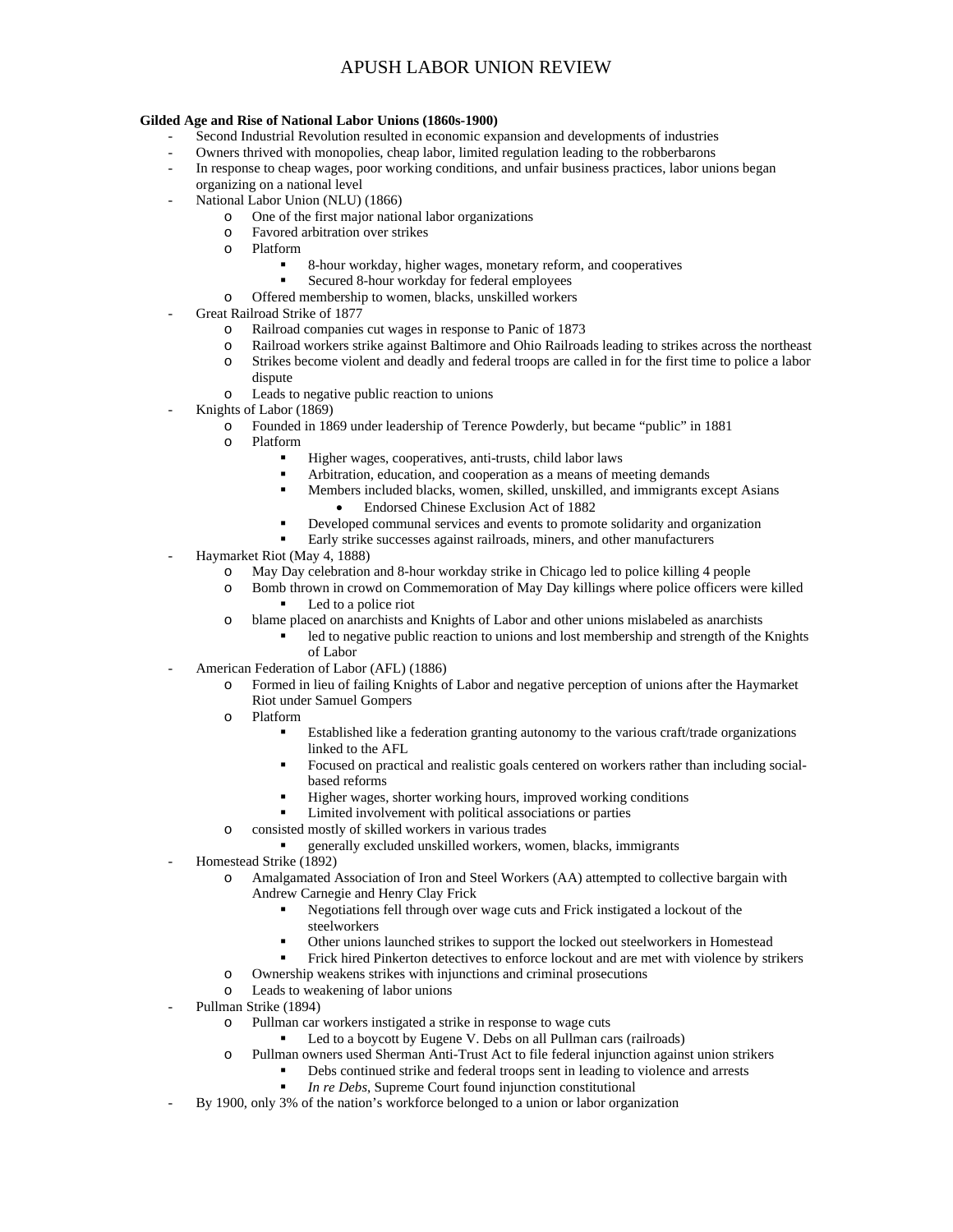#### - **Progressive Era (1900-1920)**

- Coal Strike of 1902
	- o United Mine Workers hold a strike against anthracite mine owners in Pennsylvania
	- o President Theodore Roosevelt brokers a compromise between workers and owners for higher wages, shorter hours for the sake of public interest
	- o Despite worker gains, the union was not considered a bargaining agent
- Woman's Trade Union League (1903)
	- o AFL-linked labor union support organization made of working-class and middle-class women
	- o Provided social education and relief support for working-class women and supported strikes and pickets
- Industrial Workers of the World (IWW) (1905)
	- o aka the Wobblies
	- o William "Big Bill" Haywood was a strong and direct leader
	- o First such labor organization of industrial unionism, meaning workers of all skills and of all trades within an industry as opposed to craft unionism which limited union membership to a particular trade/craft within an industry and/or social class
	- o Included socialists, anarchists, radicals which general public and government considered threatening
	- o Direct action included conventional strikes, sit-down strikes, boycotts, sabotage, slowdowns, work to rule, violence by some radical members
	- o Membership granted to blacks, women, and immigrants
- Triangle Shirtwaist Fire (1911)
	- o Fire at factory in New York City kills 146 women leading to call for working conditions reform Massachusetts minimum wage law (1912)
	- o Establishes first minimum wage law in the nation
- Department of Labor (1913)
	- o Cabinet-level federal executive department concerned with labor relations
- Ludlow Massacre (1914)
	- o Colorado National Guard open fire on strikers killing men, women, and children
- Clayton Anti-Trust Act (1914)
	- o Protects labor unions from Sherman Anti-Trust Act
- Keating-Owen Act/Child Labor Act (1916)
	- o Prohibited sale of goods manufactured by children through interstate commerce
	- o Ruled unconstitutional in *Hammer v. Dagenhart*
- Adamson Act (1916)
	- o Establishes 8-hour workday for railroad workers and overtime compensation
- National War Labor Board during World War I
	- o Arbitrated labor disputes to facilitate economic production during war and avoid strikes and other labor disturbances
	- o Almost doubled membership for unions given pro-labor decisions
- Strikes of 1919
	- o Production of wartime economy dramatically shifted to peacetime economy reducing economic expansion leading to cuts in profits, wages, and employment
	- o Effects of war and panic led to massive national distrust of unions, especially in the midst of the First Red Scare
	- o Massive and violent strikes occurred throughout nation among police officers, telephone operators, steel workers, and coal miners
	- o Federal government and American press and public denounced unions and violence related to strikes fueling mass hysteria of possible revolution
	- o Led to a more pro-business mentality and reduced support and membership of unions

#### **Unions Decrease in 1920s**

- By the numbers
	- o In 1919, 4 million workers launched 3,600 strikes
	- o By 1920, 289,000 workers launched 900 strikes
	- Despite increased production and economic expansion, unions suffered loss of membership
- Companies and owners used open shop by hiring non-union workers and practicing welfare capitalism by offering employees benefits and higher wages to prevent development of unions and strikes
- American Plan
	- o Companies promoted image of unions as un-American, socialist, anarchist, radical amidst a culture of nativism and rugged individualism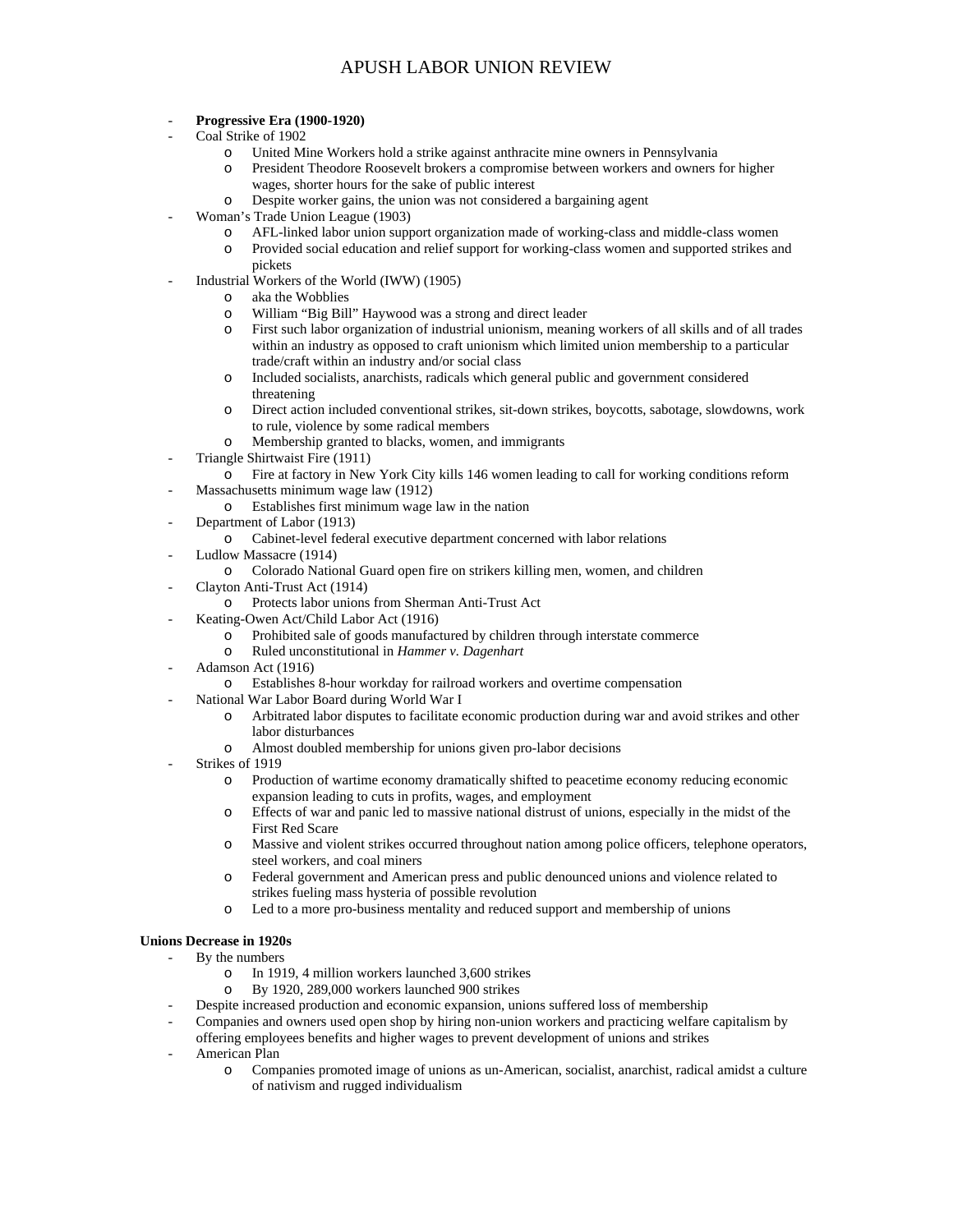#### **New Deal, World War II, and Unions (1930s-1945)**

- Norris-La Guardia Act (1932)
	- o Prohibited companies from using yellow-dog contracts and injunctions against nonviolent strikes
	- President Franklin Roosevelt's New Deal programs established federal-based projects to increase employment across the nation
		- o Public Works Administration (PWA) provided funds for states and local governments to build public work projects
		- o Civilian Conservation Corps (CCC) employed young men to work on federal lands, especially agricultural projects
		- o Tennessee Valley Authority (TVA) as a government corporation to develop regional infrastructure
		- o National Industrial Recovery Act (NIRA) and National Recovery Act (NRA) established codes for wages, profits, hours of work, and prices and allowed workers to unionize and collective bargaining Declared unconstitutional by *Schechter v. United States*
		- o Civil Works Administration (CWA) employed for construction projects
		- o Works Progress Administration (WPA) launched a massive federal works project across the nation
- Wagner Act/National Labor Relations Act (1935)
	- o Guaranteed the right to join unions, the right to collective bargaining, and prohibited unfair business practices against unions such as blacklists, company unions, discrimination
- 
- Social Security Act (1935)
	- o Federal insurance program designed to collect income from owners and employees for a trust fund to provide financial assistance for elderly over 65, unemployment compensation, disabled, and dependents
- Fair Labor Standards Act (1938)
	- o Established a federal minimum wage, maximum 40 hour workweek, overtime at time and a half, child labor laws for under 16 years old
- Fair Employment Practices Committee (1941)
	- o Assist minorities to gain employment in industries
- New Deal and Depression legislation paved the way for a massive growth in unions and pro-labor movements
	- o Union member in 1930 was less than 3 million and rose to over 10 million by 1941
- Congress of Industrial Organizations (CIO) (1935)
	- o Industrial unions combined to form the CIO to provide union membership and benefits for all employees, including unskilled and minorities
	- o Under leadership of John L. Lewis
	- o Became a chief rival of the AFL
- **Strikes** 
	- o Some companies attempted to bypass new labor laws leading to sit-down strikes and violent strikes o General Motors and U.S. Steel recognized union strength after strikes
- World War II Effects
	- o Office of Price Administration (OPA)
		- Froze prices and wages to prevent inflation and economic contraction amidst massive economic production and expansion
	- o unions agreed to avoid strikes in respect to war effort
	- o Smith-Connally Anti-Strike Act (1943) allowed federal government to nationalize an industry if threatened with strikes during the war